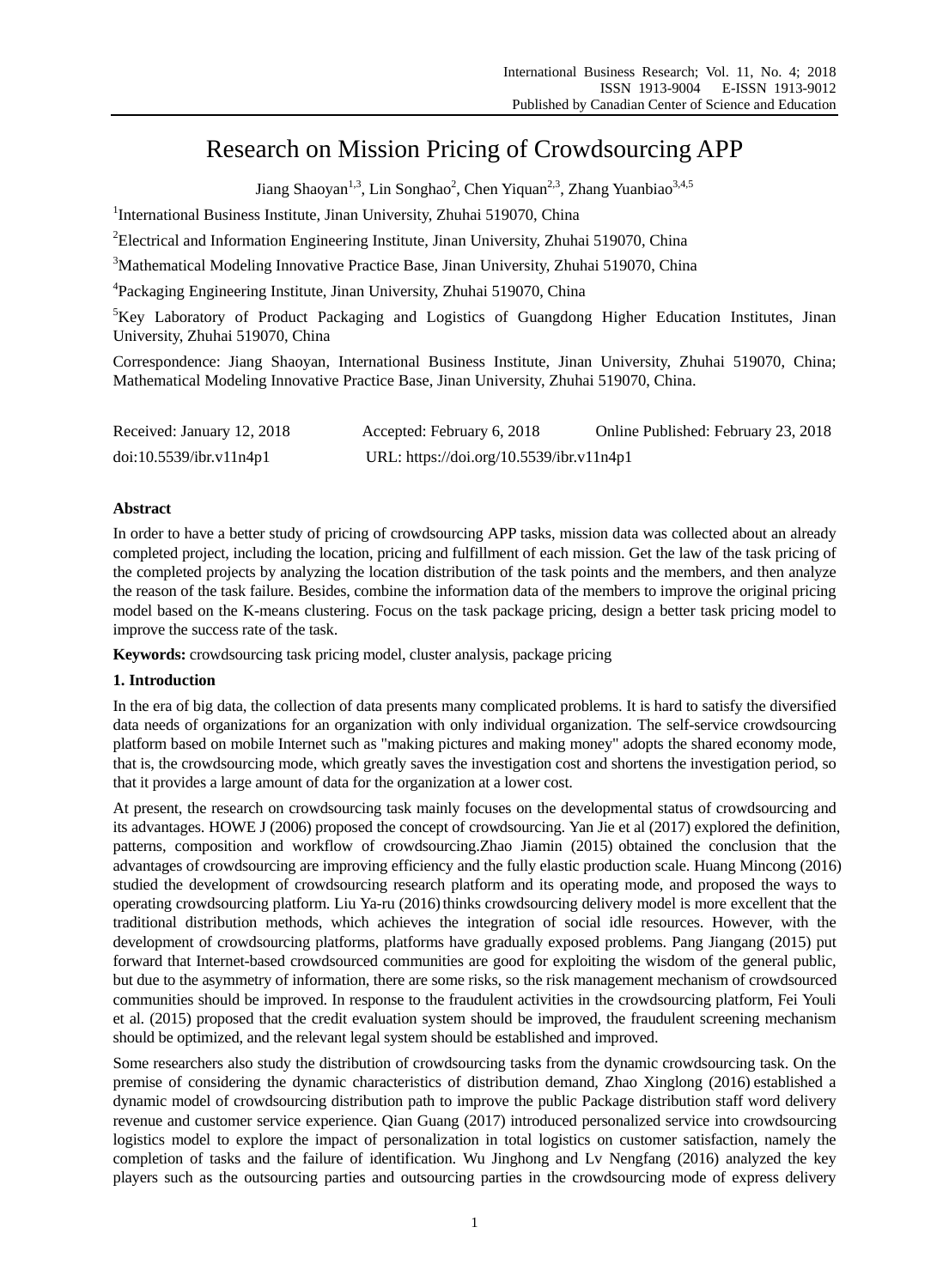companies and put forward the key tactics for the express delivery enterprises to build crowdsourcing model.

However, few articles study the crowdsourcing task based on the static distribution of crowdsourcing tasks and the pricing of tasks. Static crowdsourcing tasks are relative to the dynamic terms, and it is the task that after publishers release of tasks, the number of tasks released on the platform are fixed. In this paper, by analyzing the distribution of the tasks and membership positions of a completed project, we get the task pricing rules and tasks pricing model. Introducing the K-means clustering to a new pricing model to improve the success rate of the task, which provide a reference for the pricing of crowdsourcing APP tasks.

# 2. Data Source and Processing

## *2.1 Data S Source*

Based on the original data of the 2017 National Collegiate Mathematical Contest in Higher Education (SCE), according the task data of a completed project, including the location, pricing and completion of each task("1" indicates completion and "0" indicates uncompletion), explore the project's task pricing rules and analyze the reasons for the task is not completed. According to the information of members, including the position of member, the credit value, reference to the credibility of its mission to start booking time and booking limit, design a new task pricing program to improve the success rate of the task.

#### *2.2 Data P Processing*

Use the Baidu Map to mark the location of the task points, members of the seat on the map, and make a statistical processing to identify the representative of the city as an analysis example. The urban distribution of this completed mission data is shown in Table 1.

| Table 1. Mission points, the number of members in each city distribution |  |  |  |  |  |  |  |  |
|--------------------------------------------------------------------------|--|--|--|--|--|--|--|--|
|--------------------------------------------------------------------------|--|--|--|--|--|--|--|--|

| $\mathcal{L}1\mathcal{U}$            | $\sim$ .<br>shenzhen <i>'</i><br>$\mathcal{L}1\mathcal{U}$ | . C1tv<br>Dongguan | $\sim$<br>'nπ<br>Foshan | $\mathcal{L}1\mathcal{U}$<br>Guangzhou | others |
|--------------------------------------|------------------------------------------------------------|--------------------|-------------------------|----------------------------------------|--------|
| . .<br>of mission points :<br>Number | 164                                                        | . .                |                         | --<br>---                              |        |
| Ē<br>members<br>I he number<br>ОT    | ະລເ<br>UZ.                                                 | ית ה<br>⊿ب         | 410                     | 665                                    | . .    |

## 3. Task Pricing Rule Analysis and Establishment of Pricing Model

#### *3.1 Task P Pricing Rule An nalysis*

According to the available data, it is assumed that the difficulty of each task is same, so the pricing is mainly affected by the spatial location distribution. Using the triangle derivation formula to calculate the distance between the task point and each member position in the city, and then take the average value to indicate the distance between the task point and the member position. The relationship between the distance and pricing in Shenzhen are shown in Figure 1 and Figure 2.









From Figure 1 and Figure 2, it is clear that the pricing of each task fluctuates with the distance between the task point and the member's position, especially in the vicinity of 40, 60 and 150 task points. When the task point and the member's distance at the maximum, the task point pricing will increase sharply. Contact the actual situation shows that when the task points is far away from others, their pricing will be a corresponding increase. And when the task points are close to others, their pricing is lower and more stable.

According to the pricing rules of tasks in Shenzhen and the data of other cities, it is clear that there are two rules in the pricing of tasks: the pricing of tasks is positively related to the distance of members, that is, when the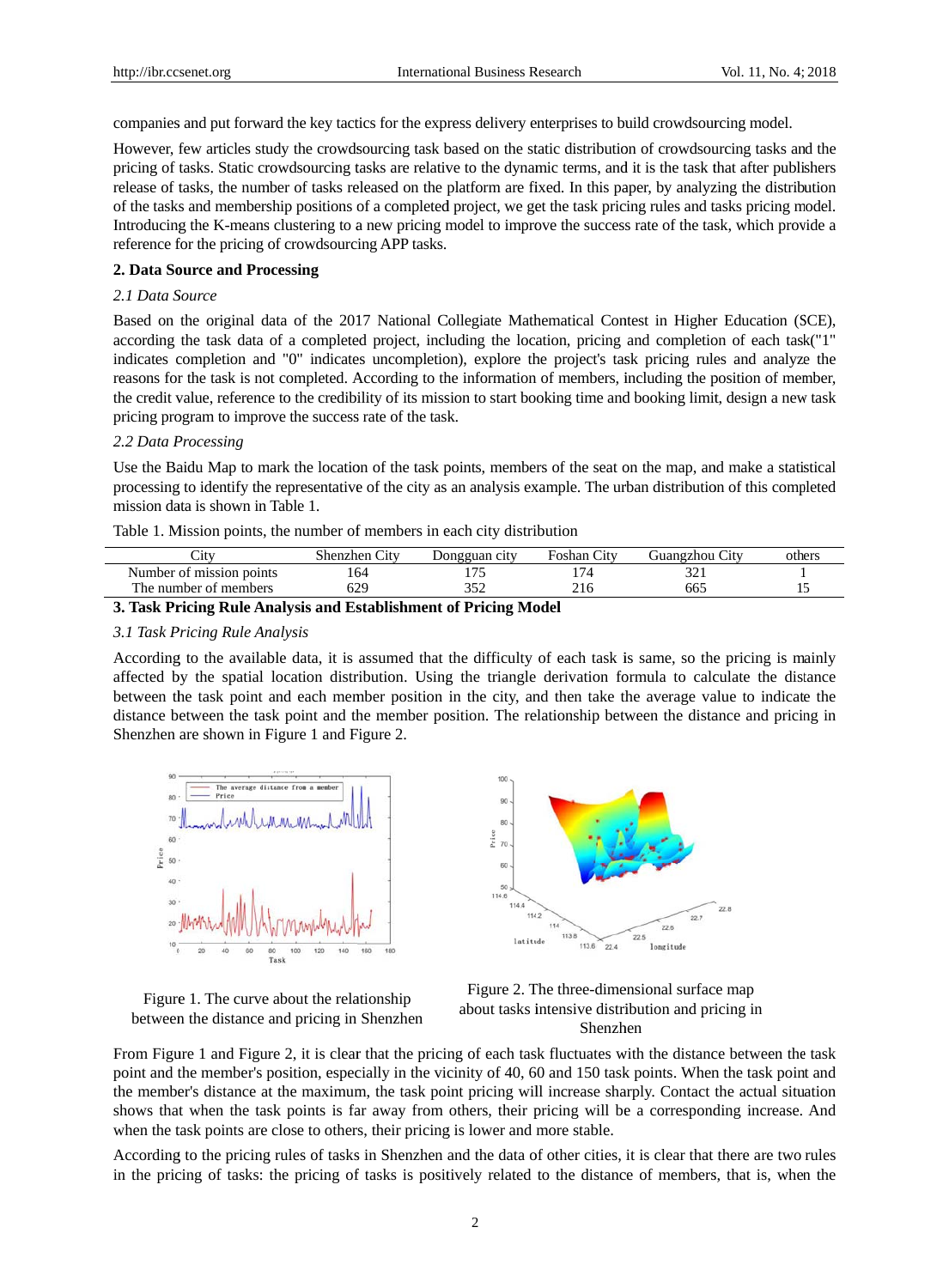position of the task is far away from more members, the corresponding will be increased. Another is the task pricing and the distribution of the task itself has a negative correlation between the concentration, that is, when the task distribution is more intensive, the all of tasks' price will be reduced.

## *3.2 Establishment of Pricing Model*

#### (1) Establishment of pricing model

In this paper, the static crowdsourcing task is considered, that is, the number of platform members does not change over time. The model includes multiple tasks and multiple platform members for one task.

Each member  $a_i$  contains two attributes: one is the cost of completing the task  $c_i$ , and another one is the number of tasks  $W_i$  that the platform members can complete, namely the task reservation quota. However, in practice, the task publishers don't know these two attributes of the members, and their purpose is to be able to receive the tasks from the platform members under the lowest cost. Therefore, this paper judges the quality of the completion of the task based on the credit value of the member, so as to maximize the task publishers' profits.

Therefore, before determining the task pricing, the paper first explore the quality of the completed work by analyzing the creditworthiness of the members. At the pricing stage, according to the cost and the number of tasks that can be accomplished by the member, we use the pricing mechanism to design a platform member. Finally, according to the first part of the quality results are sorted in descending order, priority to select high-quality members to complete the task. The specific algorithm is as follows:

Crowdsourcing platform pricing mechanism design algorithm:

Step 1: Enter the platform member attribute data  $\{(c_1, w_1), (c_2, w_2), \cdots, (c_n, w_n)\}, c_i$  relates to the distance between

members and task and member's credit value,  $W_i$  represents maximum limit for the task;

Step 2: Initialize, set  $i = 1$ , for each task  $b_i$ , repeat the following steps:

Step 3: Set  $j = 1$ , sort the member data  $a_j$  by  $\{c_1 \le c_2 \le \cdots \le c_n\}$ ,

Step 4: If the current member  $a_j$  has selected the number of tasks  $\overline{w}_i < w_j$ , then  $\overline{w}_i = \overline{w}_i + 1$ ,  $p = c_j$ , otherwise, repeat this step; Step 5: End step 2 cycle;

Step 6: The algorithm is over.

When the unit price of task is  $p = c_i$ , the number of tasks assigned to platform members  $a_i$  can be expressed as  $\overline{w_i}$ . There are three main reasons for designing this pricing strategy: First, the cost is sorted according to the distance between platform member and task location, which can avoid pricing too high or too low; Secondly, under the condition of maximizing the profit of the task publisher, select the tasks are priced low enough to control the cost of the task; Thirdly, for the platform members, the task price is in line with the expected return of most members, so it will have a high acceptance, and will not make the task unattended, leading to the failure of the task.

(2) Taking Shenzhen as an Example to Solve Task Pricing Model

Taking Shenzhen as an example, substitute the task information data and membership information of Shenzhen into the pricing model based on mechanism design theory to implement this pricing scheme for different tasks in this project, and the crowdsourcing task are priced. The part of the results shown in Table 2:

Table 2. Pricing of Tasks in Shenzhen Based on Mechanism Design Theory

| Task number | New pricing | Task number | New pricing | Task number | New pricing |
|-------------|-------------|-------------|-------------|-------------|-------------|
| A0001       | 65.37       | A0011       | 66.36       | A0021       | 67.02       |
| A0002       | 67.47       | A0012       | 66.44       | A0022       | 66.50       |
| A0003       | 65.17       | A0013       | 65.70       | A0023       | 66.46       |
| A0004       | 70.22       | A0014       | 66.74       | A0024       | 66.28       |
| A0005       | 65.51       | A0015       | 66.84       | A0025       | 65.96       |
| A0006       | 70.18       | A0016       | 66.16       | A0026       | 66.99       |
| A0007       | 65.65       | A0017       | 66.43       | A0027       | 66.49       |
| A0008       | 65.38       | A0018       | 67.21       | A0028       | 65.77       |
| A0009       | 67.21       | A0019       | 65.72       | A0029       | 65.41       |
| A0010       | 66.10       | A0020       | 66.88       | .           | .           |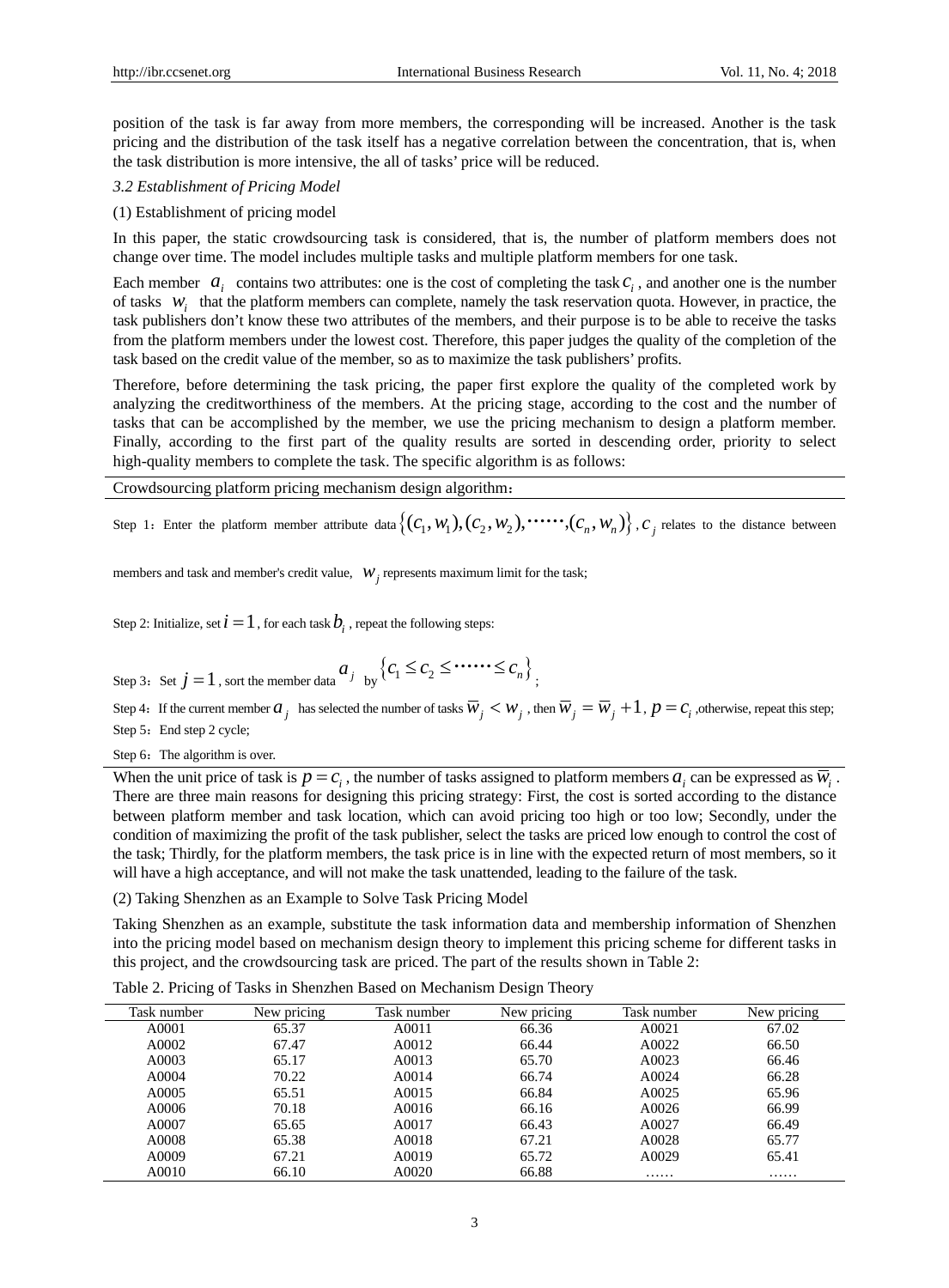## (3) Comparative Analysis of New Pricing and Original Programs

The Shenzhen pricing data shows that the mean price of the task is 68.00 yuan based on design of the mechanism, while the average of the original pricing scheme is 67.33 yuan, so the price increase is not large. However, based on the design of the mechanism, task pricing fully accounts of the membership credit value of the impact, improve the task completion rate.

## **4. Pricing Model of Tas sk Based on K K-Means Clus tering**

# 4.1 K-Means Clustering Tasks to Package

The K-means clustering algorithm<sup>[8]</sup> has high efficiency for processing large data sets, especially when the sample distribution is in-class agglomeration, which can achieve good clustering effect. The basic idea is as follows: the objects are divided into  $k$  clusters, making the clusters have a high degree of similarity, while the similarity between clusters is lower. The general steps are as follows:

Step1: Randomly select  $k$  objects from  $n$  data object as the initial cluster center;

Step2: Calculate the Euclidean Distance between each object in the sample set and these center objects according to the mean value (center object) of all the objects in each cluster, and then divide the corresponding objects according to the minimum distance again;

Step3: Recalculate the mean (center object) of each (changing) cluster;

Step4: Loop Step2 to Step3 until each cluster no longer changes, and output  $k$  cluster satisfying the minimum variance standard.

Considering that the completion of some tasks in the project has not been successfully completed, which still has failure. In order to improve the completion rate of the task, starting from the cost of task publisher and the reward of platform members, the weighted European distance K-means clustering algorithm is used to divide the positions of the task points. For reference, Zhou Shibing proposed a new algorithm to determine the optimal clustering number of K-means clustering algorithm based on the design of a new clustering effectiveness index, identified the clustering numbers  $k$  when the task location was divided, so as to further realize the task packing in similar distance.

Using MATLAB software to perform K-means clustering on the task positions of completed projects in Shenzhen, the packing situation of similar tasks is obtained, with a total of 40 clusters. The relative positions of all the task points after clustering are shown in Figure 3.



Figure 3. The relative positions of all the task points after clustering in Shenzhen

Observing the figure above, we find that the locations of some of the mission sites are relatively concentrated. Therefore, these tasks can be packaged and released jointly, which not only avoids publisher's trouble with the follow-up communication members about completing the "one-on-one" task, but also reduces the pricing of the release of these tasks. At the same time, for the platform members, the choice of multiple tasks within a small range not only be able to get a considerable price benefits, but also because of its mission from multiple tasks within a small range control the cost of the member to complete the task. In the end, it can reach a win-win situation, while meeting the task of the publisher and platform members expected goals.

#### 4.2 Solved and Analyzed Pricing Result of Packaged Task

Based on the improvement of task pricing model established in 3.2, firstly, package the previous location of the task to price and distribute a task pricing and distribution. In determining the pricing of a task package, the task using each package the maximum value of the task package plus the package task pricing averages. Secondly, multiply by the number of tasks contained in the package and then multiply by a certain percentage of the price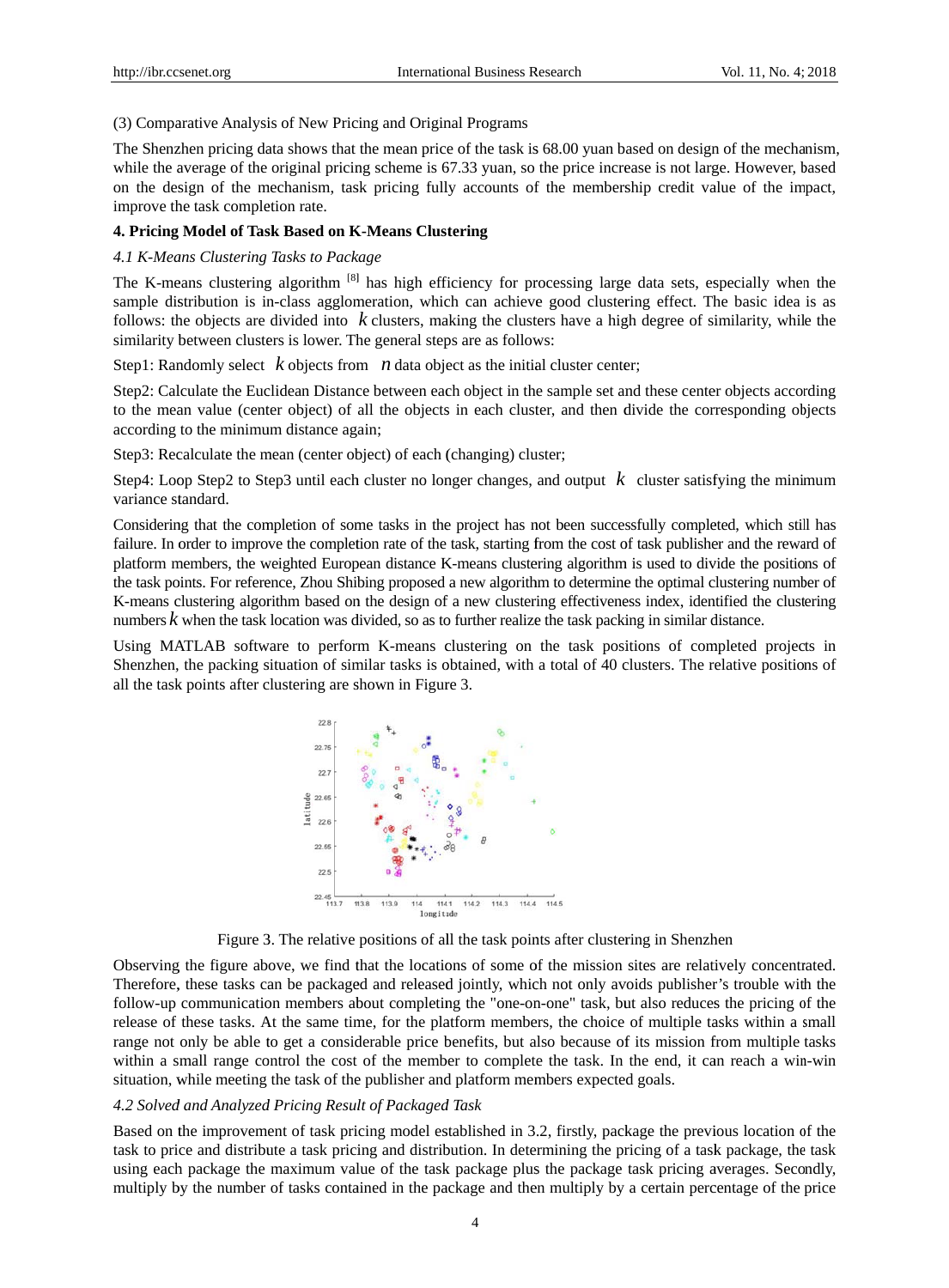of the task package. Among them select the maximum value of the task can offset the members alone to complete each task required in the package, and the average value of the task pricing is representative in the package. On the other hand, in order to meet the maximization of the revenue of the task publisher and the platform member, the ratio can be 0.618, the golden section, so that the task publisher has a minimum cost, and membership can receive the most effective task.

Task package pricing expression is as follows:

$$
P = \max p_i + \overline{p}_i \times 0.618 \times (n-1)\{i = 1, 2, \cdots n\}
$$

Among them, *P* represents the cost of a task package, *n* represents the number of tasks packaged in a task package, max  $p_i$  represents the maximum value of the pricing of tasks  $p_i$  received by a member within a task package,  $\bar{p}$  represents the mean value of the pricing of tasks received by members within a task package.

Based on the mechanism design theory of the task pricing model, using MATLAB software to calculate the task data in Shenzhen, get the tasks' numbers and price after being packaged as shown in Table 3.

Table 3. Shenzhen the tasks' numbers and price after being package

| Package the<br>number of<br>tasks | Pricing | Package the<br>number of<br>tasks | Pricing | Package the<br>number of<br>tasks | Pricing | Package the<br>number of tasks | Pricing |
|-----------------------------------|---------|-----------------------------------|---------|-----------------------------------|---------|--------------------------------|---------|
|                                   | 152.14  | 13                                | 551.19  | ◠                                 | 117.14  |                                | 321.61  |
|                                   | 240.80  |                                   | 73.18   |                                   | 69.80   |                                | 72.24   |
|                                   | 192.13  | 6                                 | 285.86  |                                   | 109.66  | 4                              | 193.26  |
|                                   | 248.39  |                                   | 237.70  | 14                                | 599.33  | 10                             | 435.15  |
|                                   | 108.74  |                                   | 233.12  | 3                                 | 150.19  | ◠                              | 114.64  |
|                                   | 233.32  |                                   | 196.07  | 6                                 | 278.13  |                                | 232.38  |
|                                   | 74.82   | ◠                                 | 118.83  |                                   | 155.89  |                                | 111.97  |
|                                   | 68.74   |                                   | 230.39  |                                   | 113.61  |                                | 72.03   |
|                                   | 366.08  |                                   | 233.53  |                                   | 108.00  | 4                              | 193.24  |
|                                   | 156.11  |                                   | 155.04  |                                   | 196.68  |                                | 151.20  |

Comparing with 3.2 results, found that the packaged task in Shenzhen City, the total cost was 7952.33 yuan, and the total cost of packaging before the task was 11,152.33 yuan. We can see that a more concentrated package of tasks can reduce the cost of the task publisher of publishing the task of pricing after being integrated to a great extent.

On the other hand, members with higher creditworthiness can choose the task package closest to them within the scope of their pre-defined task quota, and accomplish multiple tasks within the task package at one time, resulting in higher economic benefits. Compared with the selection of members after each task is released separately, the distribution of focused tasks after being packaged meets the target of reducing the member's paying cost and obtaining a considerable profit.

At the same time, by observing the formula of the task package pricing, the more number *k* of K-means clustering, the smaller of cost of the task publisher, but each member will be bound by the task quota when receiving the task. Therefore, when the number of clustering is too small, the number of tasks in each task package will be too much, which will result in many members can't receive the task package, resulting in the increase of the failure rate of the task. Therefore, it is necessary to determine the reasonable K-means clustering number *k* .

## **5. Conclusion**

## *5.1 Practical Significance*

Through the research of this paper, it is found that the task attribute and the membership attribute lead to different competitive conditions in the crowdsourcing task market, which causes the task publisher to adopt different bidding strategies.

Specific with the actual situation, the task of pricing may also have the following conditions: the higher price of crowdsourcing platform similar tasks recently, the higher the task pricing; the shorter the task requirements of the completion of the task, the higher the pricing, etc. All of these results are determined by the incentive mechanism theory. On the crowdsourcing task platform, the task of publishers and members are often expected to be able to get their own income maximization. Platform members will choose some of their more favorable tasks to complete. Therefore, high pricing of tasks is a big attraction for members. And task publishers balance other factors based on pricing, such as ensuring completion of tasks, quality of accomplishment, and so on.

However, platform members may not be able to accomplish the task efficiently and effective after receiving the task. To ensure the quality of the task completion, the crowdsourcing platform should improve the business risk management. The platform not only needs to verify the real name of the platform member "package", but also